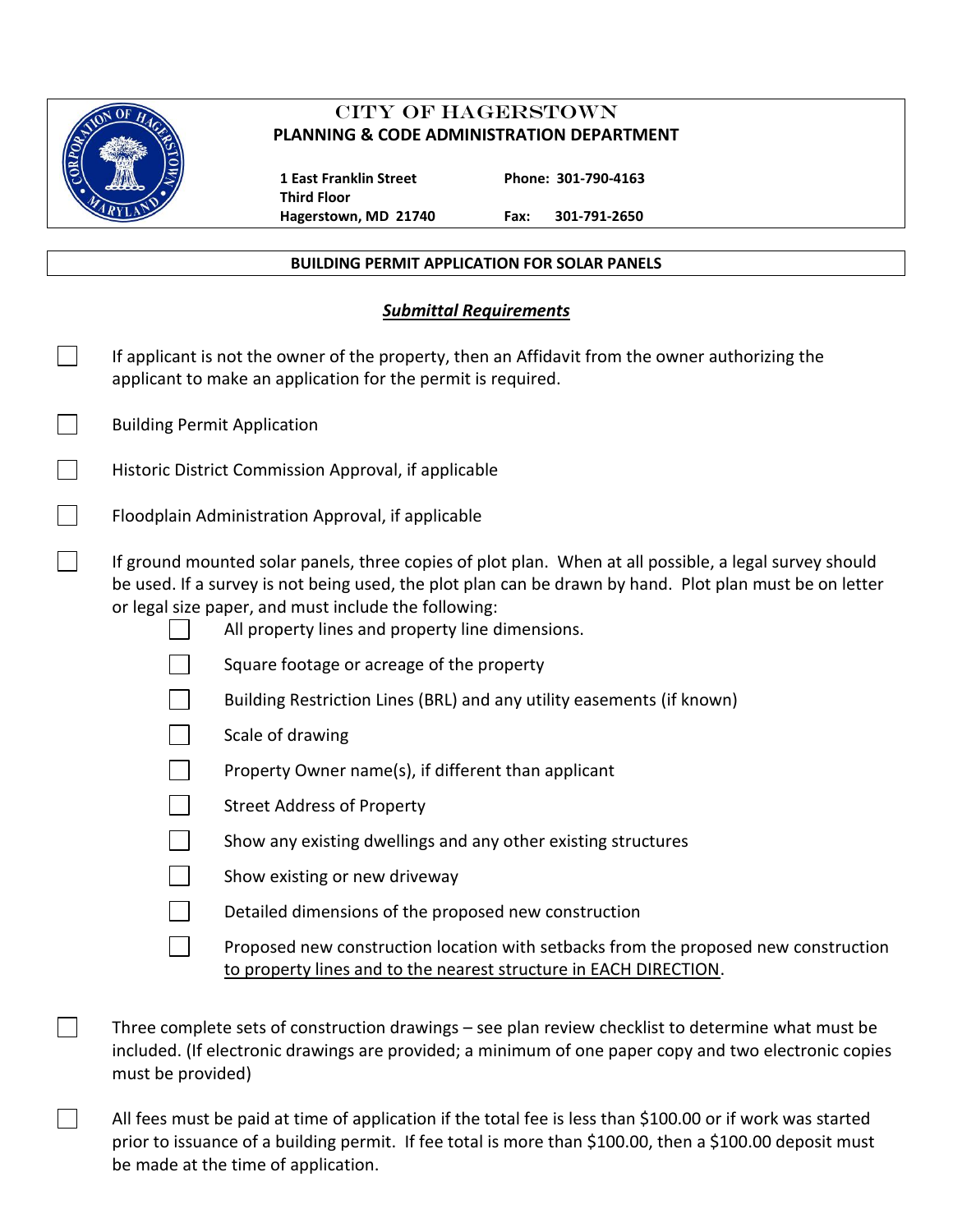

# CITY OF HAGERSTOWN **PLANNING & CODE ADMINISTRATION DEPARTMENT**

 **1 East Franklin Street Phone: 301-790-4163 Third Floor**

**Hagerstown, MD 21740 Fax: 301-791-2650**

### **BUILDING PERMIT PLAN REVIEW CHECKLIST FOR SOLAR PANELS**

Three complete sets of scaled plans minimum  $\frac{3}{16}$ " to one foot,  $\frac{1}{4}$ " to one foot scale is preferred (Note: one set will be returned to you with the approved permit.)

| Is the work type new $\Box$ or replacement $\Box$ , if replacement show proof of existing solar panels. |  |  |  |  |  |  |  |  |  |  |
|---------------------------------------------------------------------------------------------------------|--|--|--|--|--|--|--|--|--|--|
|---------------------------------------------------------------------------------------------------------|--|--|--|--|--|--|--|--|--|--|

## **Construction documents are required and must include the following:**

Dimensions of solar panels and proposed layout of access pathways for the panels

|  |  |  |  | Materials, details of construction, and method of attachment |
|--|--|--|--|--------------------------------------------------------------|
|--|--|--|--|--------------------------------------------------------------|

 Manufacturer's design and installation specifications for all components; all components shall be listed in accordance with UL or certified with a rating from the Solar Rating and Certification Corporation.

Weight of the equipment being installed

Existing roof and/or rafter structural information and details

 $\mathbf{L}$ Loads, stresses and anchors for the solar panels to the existing structure (certification by a Licensed Professional is required)

Wind design – Ultimate wind speed 115 mph

Ground Snow Load – 30 psf

 $\mathcal{L}^{\mathcal{L}}$ One-Line electrical diagrams of the proposed installation showing field installed electrical components, numbers of PV panels, the voltage and kilowatt output rating of each panel, wire identification, sizing, and grounding.

A separate electrical permit is required for the installation of solar panels.

A separate plumbing permit is required for the installation of solar hot water systems.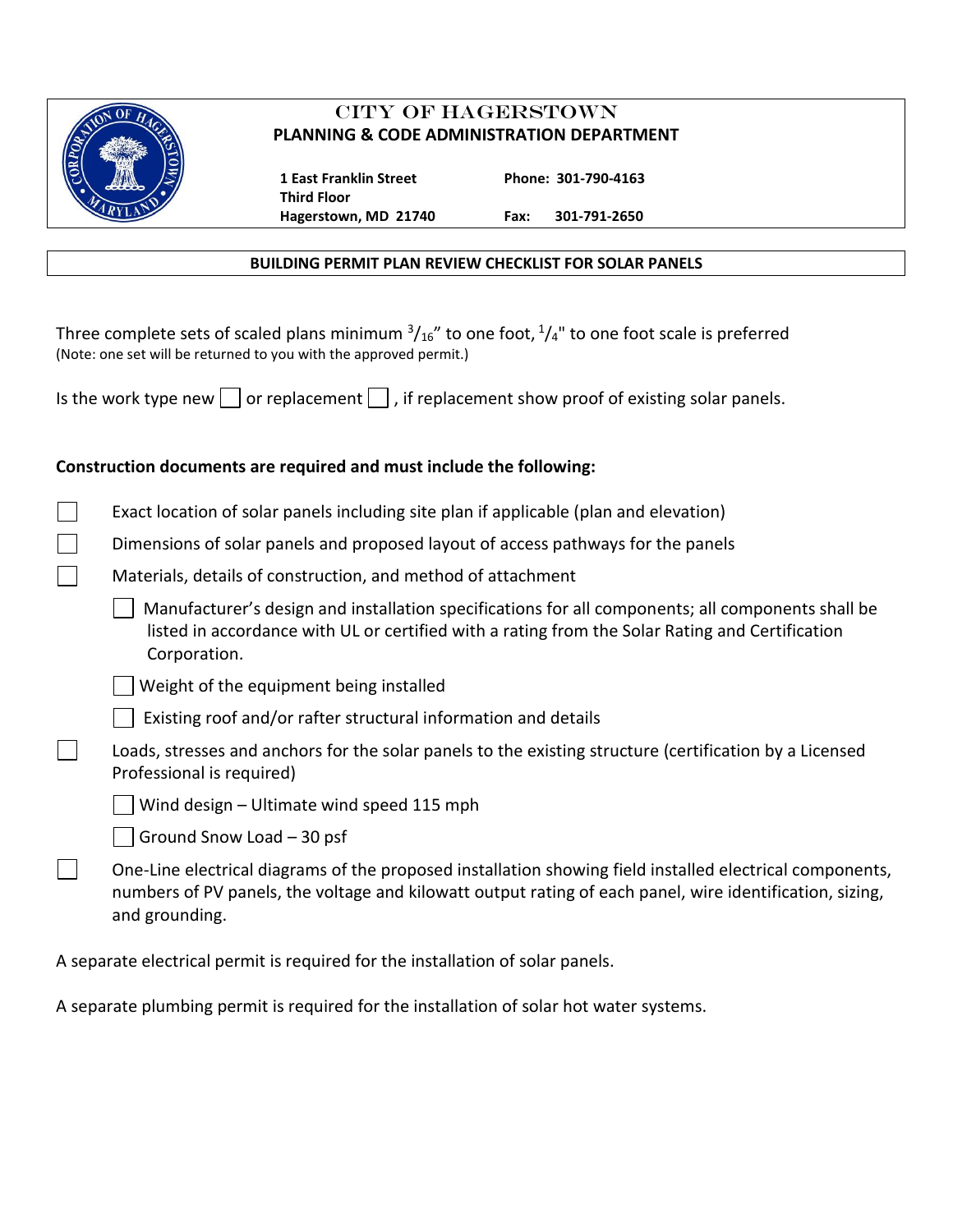City of Hagerstown **Planning & Code Administration Department 1 East Franklin Street Hagerstown, Maryland 21740 (301) 790-4163**



**Type:** 

 **SOLAR PANELS Process Date:**

**Appl. #:**

#### **BUILDING PERMIT APPLICATION FOR SOLAR PANELS**

FILL IN ALL APPROPRIATE SECTIONS – PLEASE PRINT – MUST BE LEGIBLE

| <b>SECTION I - PROJECT INFORMATION</b>                                                                                                                                                                               |                                                                                                                                                      |  |  |  |  |  |
|----------------------------------------------------------------------------------------------------------------------------------------------------------------------------------------------------------------------|------------------------------------------------------------------------------------------------------------------------------------------------------|--|--|--|--|--|
| <b>Estimated Cost of Construction \$</b><br>includes electrical, plumbing, labor & materials                                                                                                                         | Size: ___________________________ square feet [______________ X ___________                                                                          |  |  |  |  |  |
| TYPE OF SOLAR PANEL SYSTEM (select all that apply)<br>Ground mounted $\Box$<br>Residential: Roof mounted □<br>Hot water $\square$<br>Commercial: Roof mounted $\square$<br>Ground mounted $\Box$<br>Hot water $\Box$ | Is this a replacement for existing solar panels? Yes $\Box$<br>No $\square$<br>If yes, is it the same size and footprint? Yes $\Box$<br>No $\square$ |  |  |  |  |  |
|                                                                                                                                                                                                                      | <b>SECTION II - PROPERTY INFORMATION</b>                                                                                                             |  |  |  |  |  |
| Address of Jobsite                                                                                                                                                                                                   | Property Owner(s) Name(s)                                                                                                                            |  |  |  |  |  |
|                                                                                                                                                                                                                      | Property Owner(s) Address                                                                                                                            |  |  |  |  |  |
| Subdivision Name: Name and Subdivision Name and Subdivision Name and Subdivision Name and Subdivision Assembly                                                                                                       |                                                                                                                                                      |  |  |  |  |  |
|                                                                                                                                                                                                                      | Cell Phone:<br>Phone:                                                                                                                                |  |  |  |  |  |
|                                                                                                                                                                                                                      | <b>SECTION III - CONTACT INFORMATION</b>                                                                                                             |  |  |  |  |  |
| <b>Primary Contact</b>                                                                                                                                                                                               | <b>Contractor</b>                                                                                                                                    |  |  |  |  |  |
| Name                                                                                                                                                                                                                 | Company Name<br>City License or MHIC #                                                                                                               |  |  |  |  |  |
| <b>Current Mailing Address</b>                                                                                                                                                                                       | <b>Current Mailing Address</b>                                                                                                                       |  |  |  |  |  |
| Phone No.<br>Cell No.                                                                                                                                                                                                | Phone No.<br>Cell No.                                                                                                                                |  |  |  |  |  |
| Email (required)                                                                                                                                                                                                     | Email                                                                                                                                                |  |  |  |  |  |
|                                                                                                                                                                                                                      | <b>SECTION V - PROJECT DETAILS</b>                                                                                                                   |  |  |  |  |  |
| Description of Work (describe in detail work to be performed, include floor level if multi-story structure):                                                                                                         |                                                                                                                                                      |  |  |  |  |  |
|                                                                                                                                                                                                                      | <b>Building Planning Details</b>                                                                                                                     |  |  |  |  |  |
| <b>Panel Information</b>                                                                                                                                                                                             | <b>Building Setbacks:</b>                                                                                                                            |  |  |  |  |  |
| Weight per panel: Version of the Meridian Contract of the Meridian Contract of the Meridian Contract of the Me                                                                                                       | Front:<br>Rear:<br>Left Side:<br>Right Side:<br>Setbacks are measured to the shortest point                                                          |  |  |  |  |  |
|                                                                                                                                                                                                                      |                                                                                                                                                      |  |  |  |  |  |